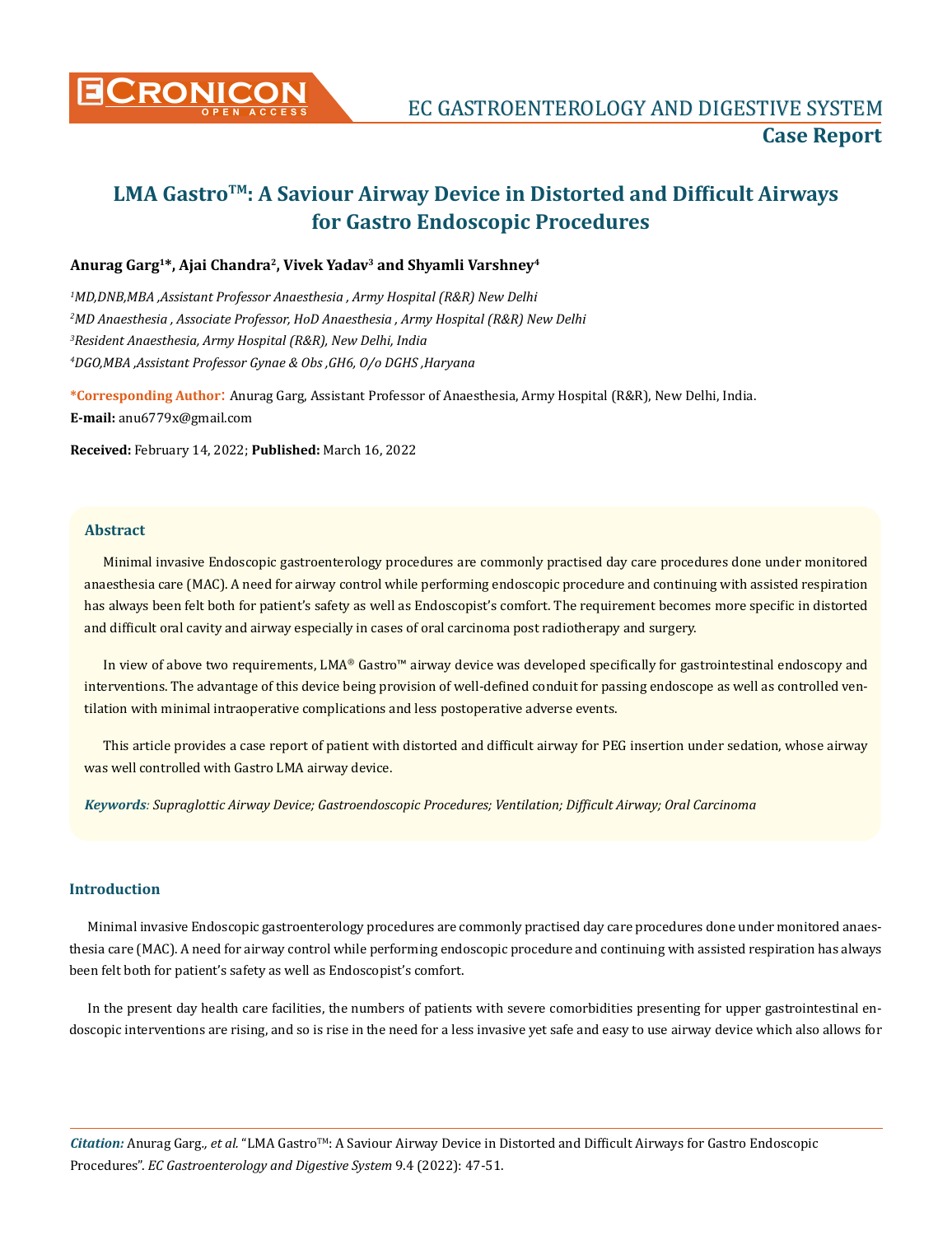assisted respiration for patients safety and at the same time ease of performing procedure to the endoscopist. The requirement becomes more specific in distorted and difficult oral cavity and airway especially in cases of oral carcinoma post radiotherapy and surgery [1,2].

Depression of consciousness with sedatives is required to relieve patient's anxiety and pain in order to improve the examination's out- come and the patient's compliance [3,4]. These complex procedures require sedation or general anaesthesia (GA) because of the high risk profile of the patients, who are old and frail, with poor nutrition and depressed airway reflexes. The risk increases in distorted and difficult oral cavity and airway especially in cases of oral carcinoma post radiotherapy and surgery. There is an added risk of endoscope passing into a false passage and causing tissue perforation.

Level of sedation is a continuum and potentially risk such unprotected airway to respiratory compromise [5]. Lesser depth of sedation is associated with patient discomfort, pain and high failure rates, [6] whereas patients undergoing ERCP with deep sedation require monitoring and care of the highest standards, akin to that required for GA [7]. Endotracheal intubation requires the use of neuromuscular blocking drugs which prolongs the recovery, failing the concept of day care anaesthesia. Hence, it is prudent to choose an airway device that prevents hypoxia-induced cardiorespiratory complications, gives a safe conduit for the endoscope and at the same time which is safe and ensures faster recovery. LMA® Gastro™ airway device was developed specifically for conducting gastrointestinal endoscopy and interventions safely. The advantage of this device are provision of separate conduit for endoscope and a separate channel for well controlled ventilation with minimal intraoperative complications as well as less postoperative adverse events.

Here we present a case of carcinoma oral cavity for PEG insertion, conducted successfully under sedation and airway control achieved with LMA<sup>®</sup> Gastro<sup>™</sup> airway device.

#### **Case Report**

62 years old male, (height 175 cm; weight 43 kg; body mass index 14.04 kg/m<sup>2</sup> ) poorly built, undernourished, known case of carcinoma Rt tonsillar fossa and carcinoma lateral border of tongue was planned for PEG insertion for maintaining enteral nutrition. Airway examination revealed that though the mouth opening was adequate (Mallampatti score class II), but the patient's airway was difficult due to restricted neck extension due to post surgery status of oral cavity. Radiotherapy had caused skin changes over neck area and distorted the oropharynx (Figure 1A). A false passage was also created in the hard palate due to muscle flap, which was a potential risk for perforation in case endoscope passed through it.

Taking these potential risk factors into consideration, we decided to take the airway control with LMA Gastro device as it fulfilled our requirement of provision of safe airway as well as conduit for the endoscope, in the current scenario.

 After taking the written informed consent for the procedure, the patient was premedicated with an antisialagogue (Inj Glycopyrrolate), antiemetic (Inj Ondansetron), analgesic opioid (Inj Fentanyl) in standard dosage as per the body weight. Airway control was achieved with a Size #3 LMA® Gastro<sup>™</sup>, which was carefully inserted after covering the palate defect with a gauze piece (Figure 1B). Patient was induced with total Intravenous anaesthesia (TIVA) using Inj Ketamine @ 1 mg/Kg body weight and maintained with Inj Dexmedetomidine infusion as per the standard dosage. Patient was kept on spontaneous ventilation with 6 litre/min Oxygen support (Figure 1C).

The procedure was conducted smoothly wherein the patient remained hemodynamically stable intraoperatively (Figure 1D). As no muscle relaxant was used, patient was extubated shortly after the procedure with no adverse event post operatively.

*Citation:* Anurag Garg*., et al.* "LMA GastroTM: A Saviour Airway Device in Distorted and Difficult Airways for Gastro Endoscopic Procedures". *EC Gastroenterology and Digestive System* 9.4 (2022): 47-51.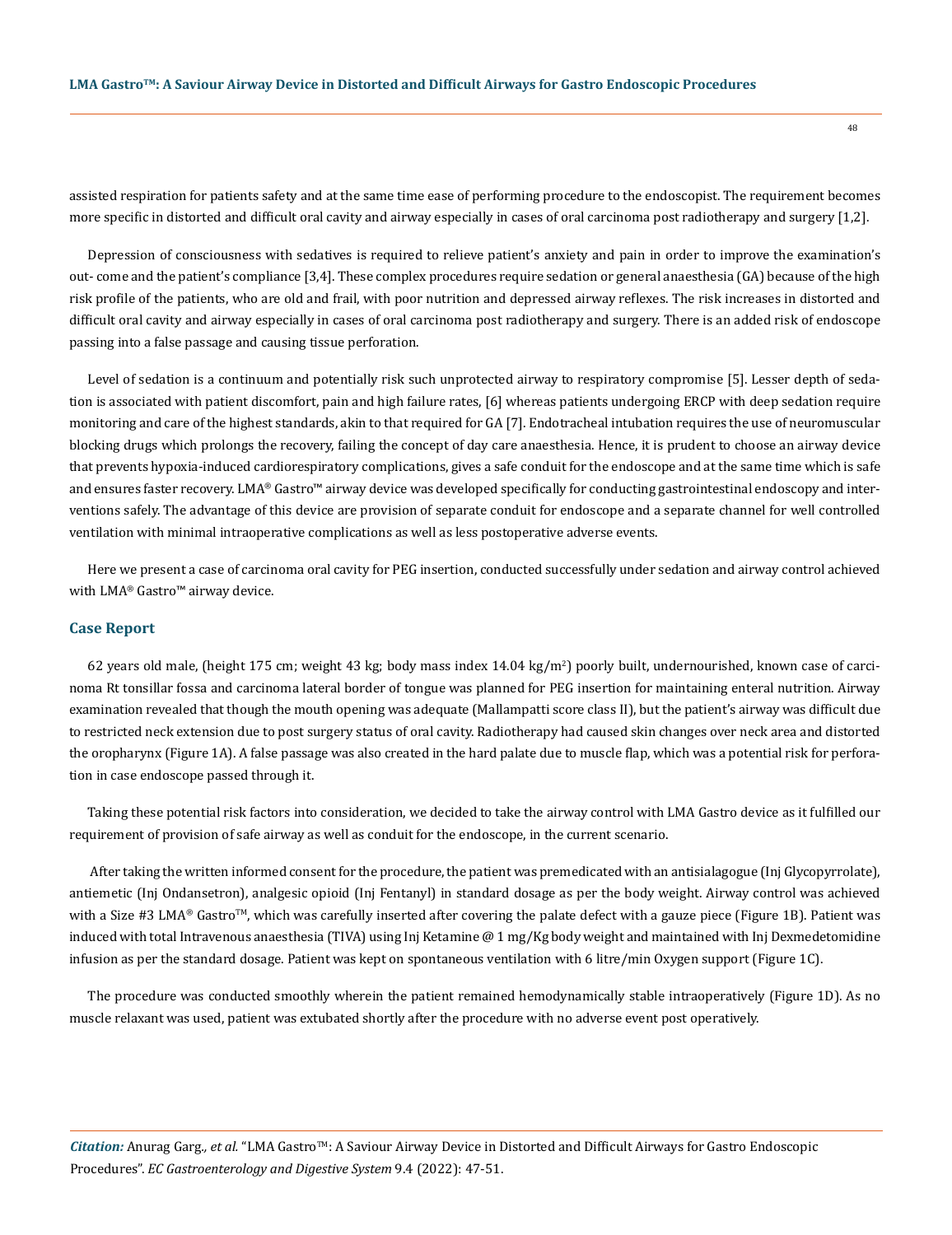

A - Distorted airway with defect in palate and restricted neck extension



B - Airway control achieved by Placing LMA<sup>®</sup> Gastro™



C-LMA® Gastro™ fixed with straps - Anterior view



D-Endoscopy being conducted easily through gastic port of LMA<sup>®</sup> Gastro™

*Figure 1: Placement of Gastro LMA & conduct of procedure*

## **Discussion**

Upper GI (UGI) endoscopy is commonly performed and carries a low risk of adverse events.

Major adverse events related to diagnostic UGI endoscopy are cardiopulmonary adverse events, perforation, apnea and respiratory depression [9,10].

In the present day health care facilities, the numbers of patients with severe comorbidities presenting for upper gastrointestinal endoscopic interventions are rising, and so is rise in the need for a less invasive yet safe and easy to use airway device which also allows for assisted respiration for patients safety and at the same time ease of performing procedure to the endoscopist.

The LMA® Gastro™ Airway has dedicated independent channels for both endoscope insertion (16 mm internal diameter) and oxygenation. It also has an integrated bite block, and an adjustable holder to secure the device (Figure 2). It is available in three sizes: #3 (30 - 50 kg), #4 (50 - 70 kg), and #5 (70 - 100 kg) depending upon the weight of the patient. The advantages of this LMA being improved airway patency, familiarity and ease of insertion. It has got dynamic flexibility allowing the device to remain in place with head movement and placement is possible in lateral or prone position. It also has inbuilt cuff pressure monitoring pilot balloon [11,12]. Its design features include a channel for esophageal endoscopic access, a separate channel with a terminal cuff for lung ventilation. Its unique design has the advantage that the endoscope is automatically guided directly towards the upper oesophageal entrance leaving the airway unobstructed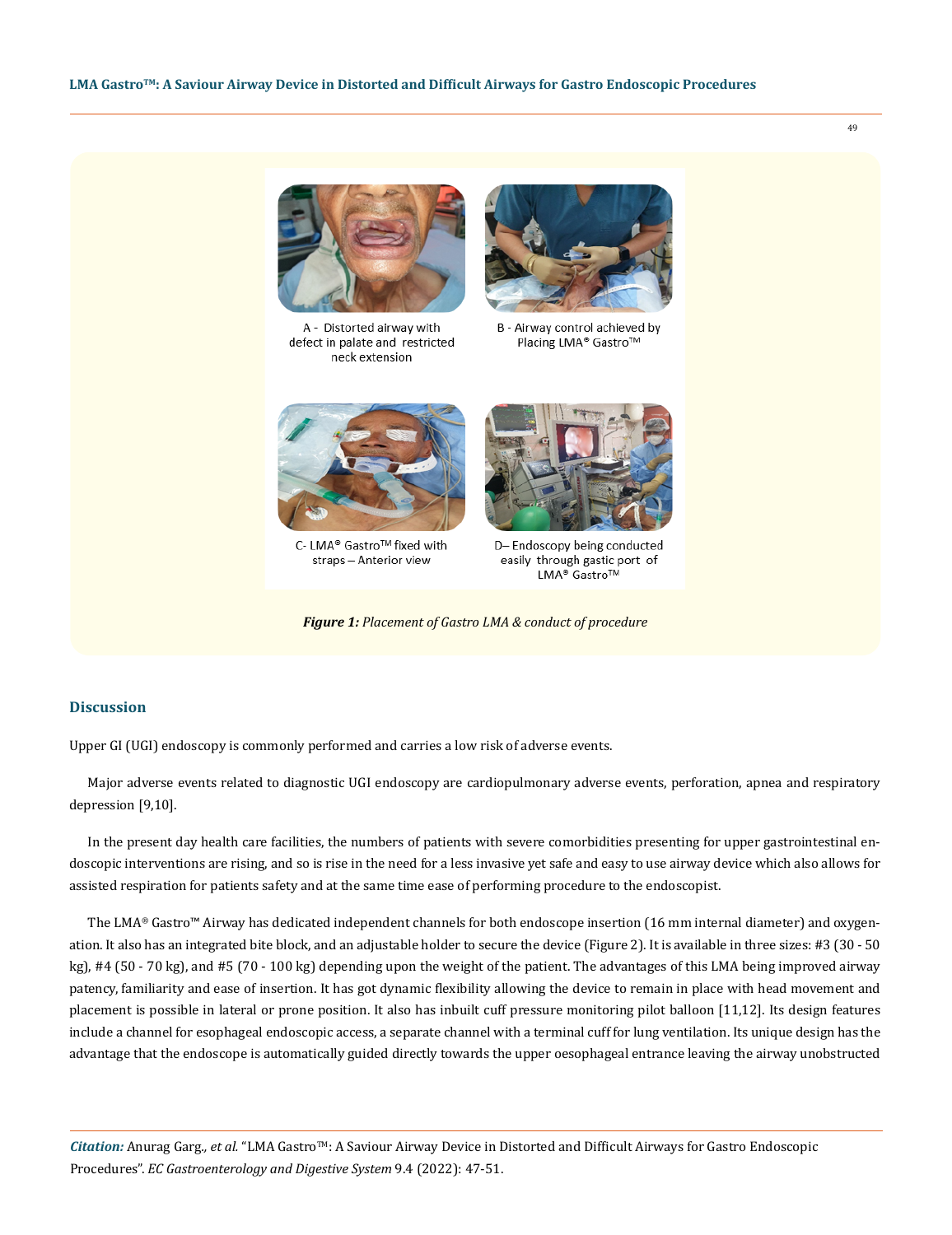## **LMA GastroTM: A Saviour Airway Device in Distorted and Difficult Airways for Gastro Endoscopic Procedures**

and an easy way to assist ventilation, if the need arises, without altering the ventilatory parameters, especially peak airway pressures. The channel for endoscope allows easy gliding motion of the endoscope and thus provide excellent working conditions for the endoscopist allowing for easy rotation and manipulation of the endoscope (Figure 2). Since the device is made up of silicon, it acts like a cushion and prevents perforation of scarred tissue and denies entry of the scope into any false passage.



*Figure 2: LMA gastro (Courtesy: Product catalogue).*

## **Conclusion**

A need for airway control while performing minimal invasive gastroendoscopic procedure is the requirement of modern health setups, both for patient's safety as well as Endoscopist's comfort as the general profile of these high risk patients is frail, old and associated with various co morbidities. The requirement becomes more specific in distorted and difficult oral cavity and airway especially in cases of oral carcinoma post radiotherapy and surgery as there is an inherent risk of complications of passing scope through false passage leading to perforation of scarred tissue and apnea. At the same time, since these procedures are generally day care procedures, there is an inbuilt requirement of device which can offer an early recovery without compromising the patients safety.

Gastro LMA is a saviour airway device which has resulted in positive outcomes as related to airway control and reduced the complications related to every gastrointestinal endoscopic procedure without compromising the safety of the patients even in difficult airway scenarios and have assisted the endoscopist to give a safe and easy conduit for doing the procedure.

*Citation:* Anurag Garg*., et al.* "LMA GastroTM: A Saviour Airway Device in Distorted and Difficult Airways for Gastro Endoscopic Procedures". *EC Gastroenterology and Digestive System* 9.4 (2022): 47-51.